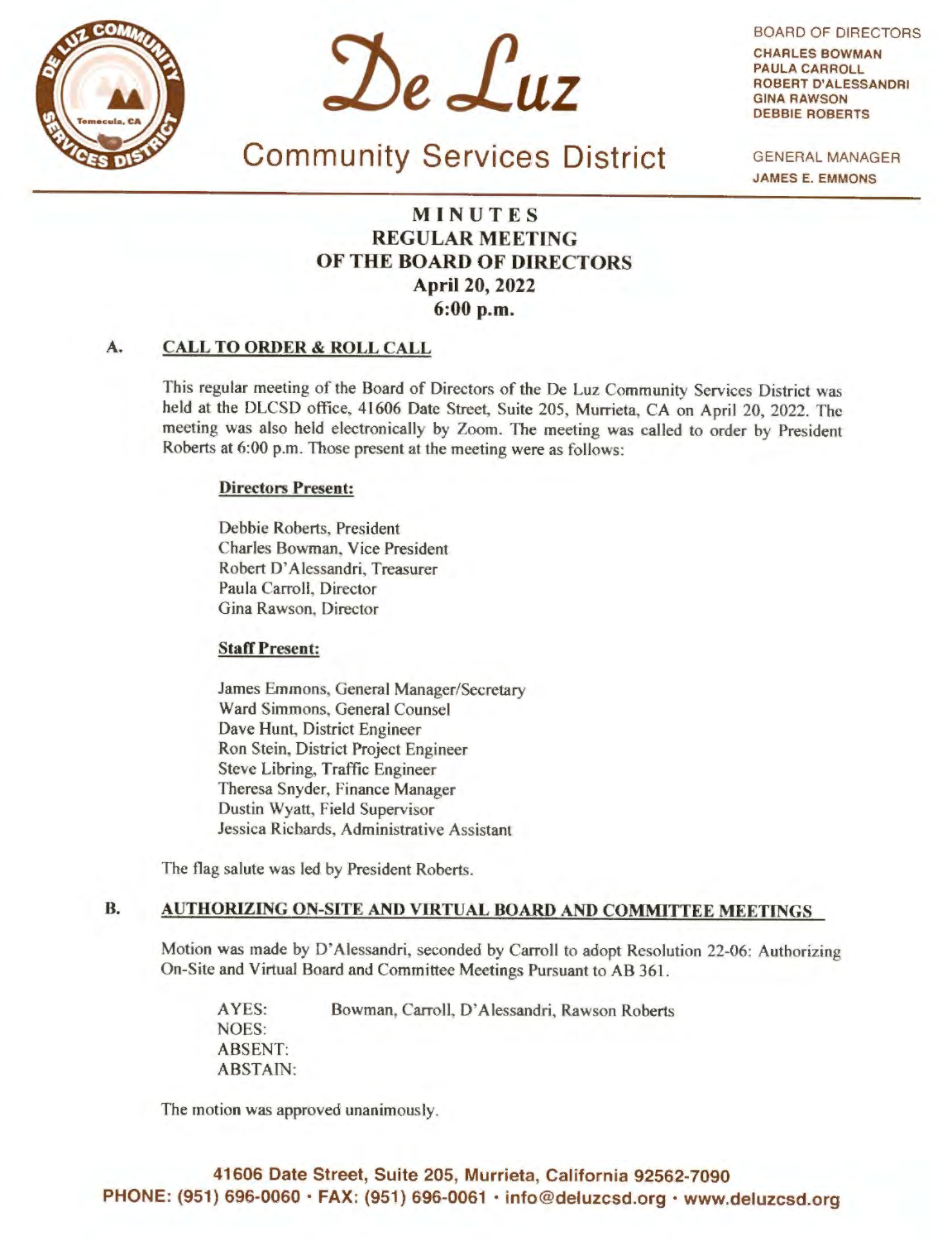# **C. SHERIFF:**

Deputy Perez gave the Sheriff's Report for March 2022 and updated the Board on recent law enforcement activities. He advised that no serious incidents have occurred; however, individuals driving at an excessive speed has been an issue. He will continue to monitor the speeds of drivers. Deputy Perez explained that he receives a lot of code enforcement issues and introduced Ron Welch, County Code Enforcement Supervisor. He spoke to the Board about the County department and actions they are taking in De Luz. The Written report is on file with the District.

#### **D. PUBLIC COMMENT:**

Fallbrook resident Rick Soathoft addressed the Board regarding the Sandia Creek Gate in San Diego County.

Fallbrook resident Herman Gerwig addressed the Board regarding the Sandia Creek Gate in San Diego County.

Chuck Bandy, McMillan Farm Management addressed the Board regarding a request to install a gate at the intersection of Calle Roca and Calle Pico.

## **E. INFORMATION ONLY:**

The Statement of Investment Policy and the Financial Statements were received by the Board.

## **F. CONSENT CALENDAR:**

Motion was made by D'Alessandri, seconded by Carroll to approve the Consent Calendar as follows:

- 1. Minutes of the March 16, 2022, Regular Board Meeting
- 2. General Fund Claims for March 2022
- 3. Sheriff Special Tax Claims for March 2022
- 4. Purchase Order No(s): None

A YES: Bowman, Carroll, D' Alessandri, Rawson, Roberts NOES: ABSENT: ABSTAIN:

The motion was approved unanimously.

#### **G. SANDIA CREEK / VIA VAQUERO (FEMA) RECONSTRUCTION PROJECT**

Project Engineer Stein advised that Sandia Creek and Via Vaquero Road Culvert Repair project has been completed by Murrieta Development. He recommended that the Board accept the work as complete, direct filing of the Notice of Completion, and authorize retention release as prescribed by the Public Contracts Codes.

Motion was made by Bowman, seconded by Carroll to accept the work as complete, file the Notice of Completion and release the retention as per Code and contract.

A YES: Bowman, Carroll, D' Alessandri, Rawson, Roberts NOES: ABSENT: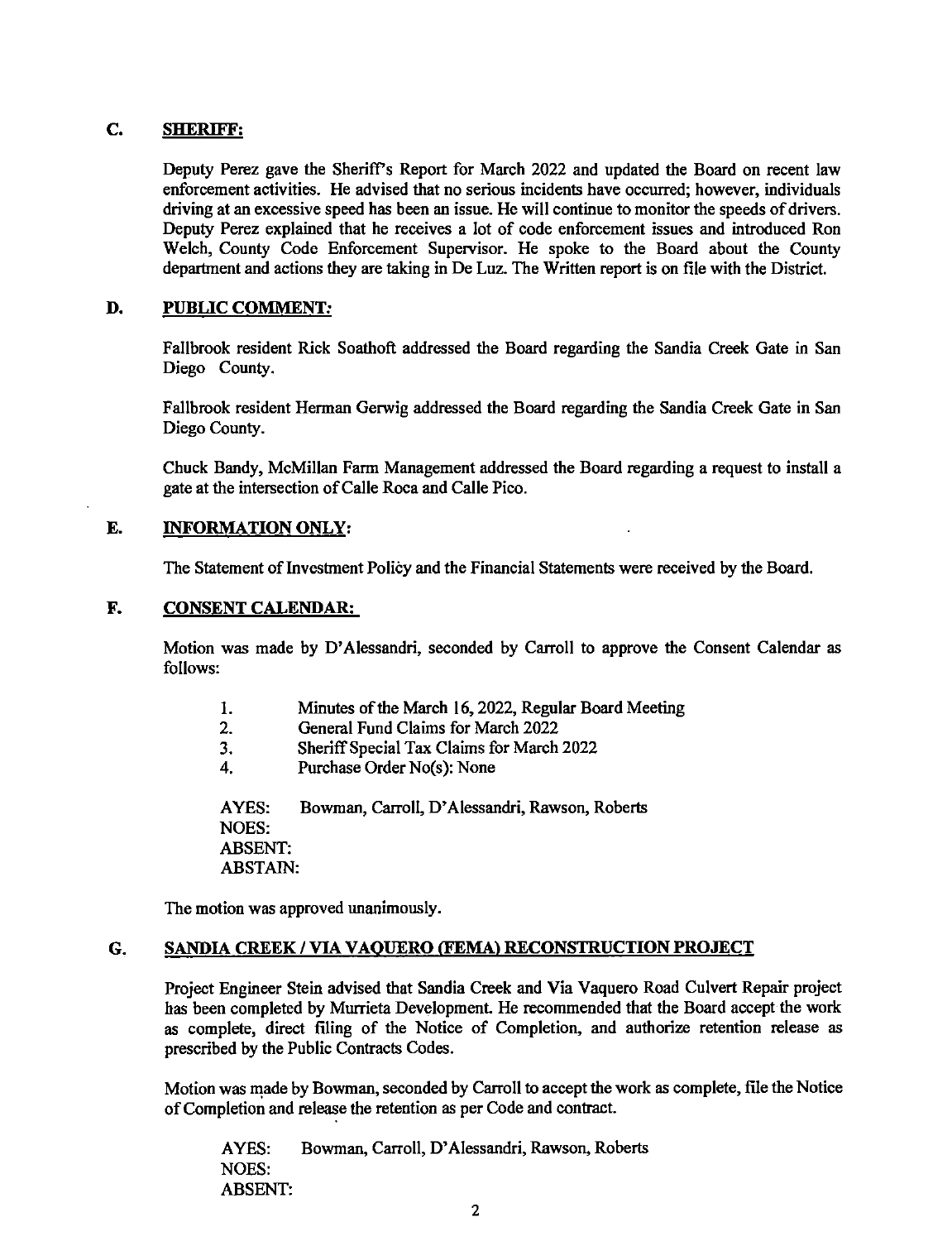ABSTAIN:

The motion was approved unanimously.

## **H. BUENA VISTA RECONSTRUCTION PROJECT**

Project Engineer Stein reported that one of the three environmental permits has been issued. As a consequence of Covid-19, all of the governmental agencies have been experiencing delays, and he expects to obtain the remaining permits by May. Stein advised the committee that it has been 278 days since the bid opening for this project and that bid prices are good for 180 days. He followed up with Southland Paving (contractor) and due to the increase in cost for material, Southland requests to renegotiate the bid. Stein will have more details regarding negotiation request at the next meeting in May.

# **L ENVIRONMENTAL SERVICES REPORT**

General Manager Emmons discussed compliance with the matters contained in SB 1383. He reported that the Districts application for the Low Population Waiver was denied and that he has been working with Alex Braicovich, Senior Vice President, CR&R to develop a compliant program for the District.

Alex Braicovich, Senior Vice President, CR&R made a presentation and discussed with the Board the items that need to be done in order for compliance to occur.

The Board of Directors discussed in detail with Cal Recycle Cara Morgan their concerns regarding the implementation of SB1383. It was agreed that staff would move forward with compliance matter for future consideration. The matter of the denial of our Low Population Waiver will be further reviewed.

## **J. SHERIFF CONTRACT RENEWAL**

The Board considered an updated contract with Riverside County for law enforcement services for Fiscal Year 2022-2023. The contract maintains the level of service as the current year.

Motion was made by D' Alessandri, seconded by Carroll that the contract be approved.

AYES: Bowman, Carroll, D' Alessandri, Rawson Roberts NOES: ABSENT: ABSTAIN:

The motion was approved unanimously by roll call vote.

# **K. TRAFFIC SAFETY**

Traffic Engineer Libring reported that the CMS sign has been placed on Sandia Creek Drive south of Skyrocket Road to encourage drivers to exercise caution and watch their speeds. Engineer Libring updated the Board regarding citizen requests for stop controls at various locations throughout the district. He discussed the recommendations for each request in detail with the Board. The full report is filed with the District.

The Staff recommends the installation of a Stop Sign at the intersection of Sandia Creek Drive and La Cruz. The Board discussed the Engineering Report and accepted the report.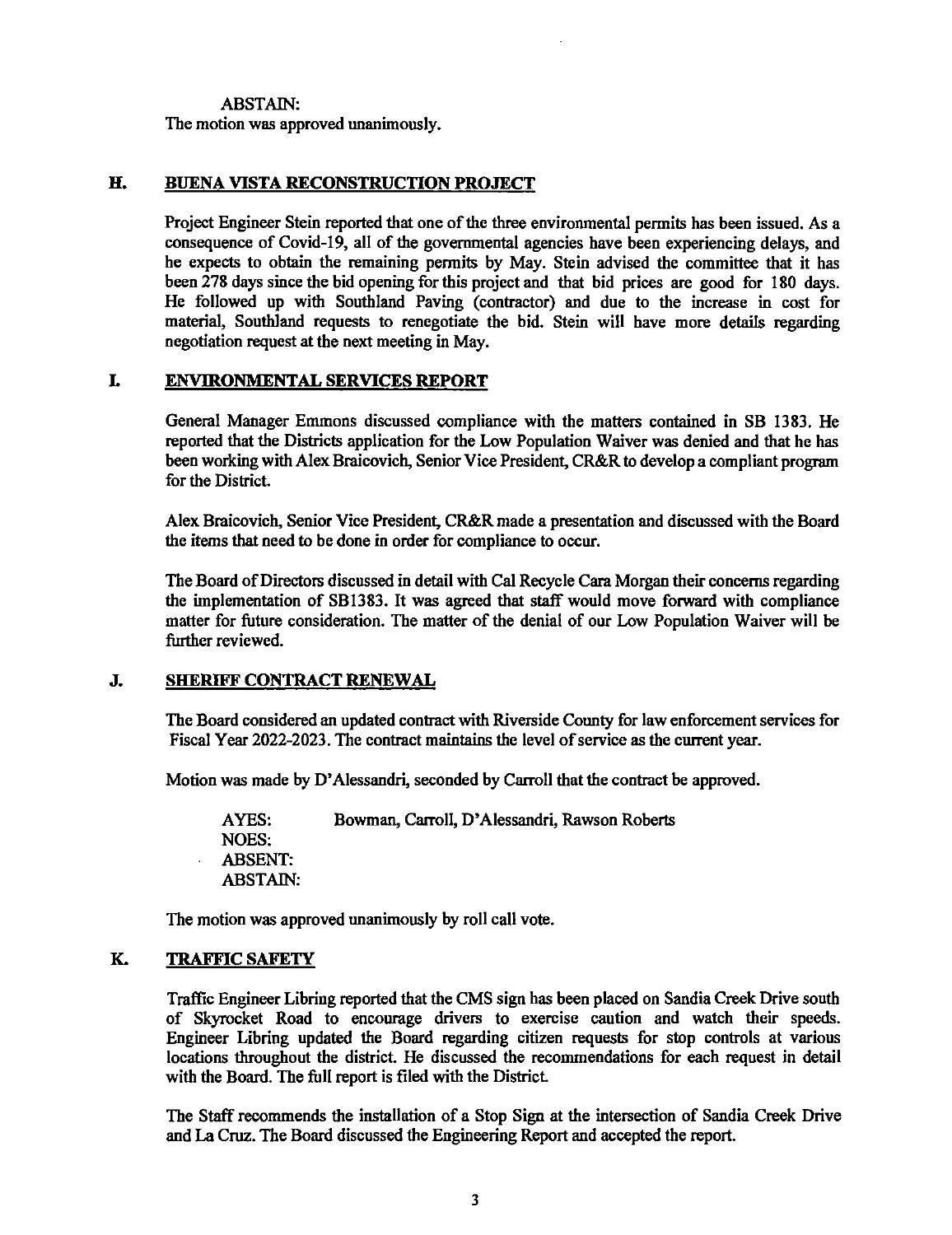## **L. ORDINANCE NO. 22-02: STOP SIGNS**

General Manager Emmons introduced the First Reading of Ordinance 22-02: Authorizing the Erection and Maintenance of Additional Stop Signs Along Sandia Creek Drive. Emmons advised that this Ordinance would approve the recommendation set forth in the Engineering Report by Willdan.

Motion was made by Bowman, seconded by D'Alessandri, that Ordinance No. 22-02 be introduced by title only; that further reading be waived, and that Ordinance No. 22-02 be passed to second reading.

AYES: Bowman, Carroll, D' Alessandri, Rawson, Roberts NOES: ABSENT: ABSTAIN:

The motion was approved unanimously by roll call vote

## **M. ROAD MAINTENANCE/FIELD CREW REPORT**

General Manager Emmons informed the Board that Field Supervisor Wyatt was on an emergency call-out and he would be reporting on Road Maintenance operations at the next meeting. Emmons reported in the past, the District's Field Services contracted out to undertake asphalt and culvert repairs. The new Field crew has the training to undertake these repairs in-house but does not have the appropriate equipment. Staff reviewed this with the Engineering Committee which agreed that we should trade in our Skip Loader and purchase a Skid Steer to use in these repairs.

Motion was made by Bowman, seconded by Carroll that the Skip Loader should be traded and purchase a Skid Steer to utilize for road repairs.

AYES: Bowman, Carroll, D' Alessandri, Rawson, Roberts NOES: ABSENT: ABSTAIN:

The motion was approved unanimously by roll call vote

#### **N. COMMITTEE REPORTS**

### **ENGINEERING COMMITTEE REPORT**

Director Roberts reported that the Engineering Committee met on April 12, 2022. Roberts explained that the information was presented by staff who brought the committee up to date with the most current information which was presented previously in this meeting.

## **FINANCE COMMITTEE REPORT**

Director D'Alessandri reported that the Finance Committee met on April 19, 2022. He informed the Board that RFP for audit services has been circulated and the committee will be interviewing CPA Firms and they expect to have a recommendation at the next meeting in May.

Snyder reported that the auditor requested additional information to complete the current audit. She expects to have the certified audit presented at the next Board meeting.